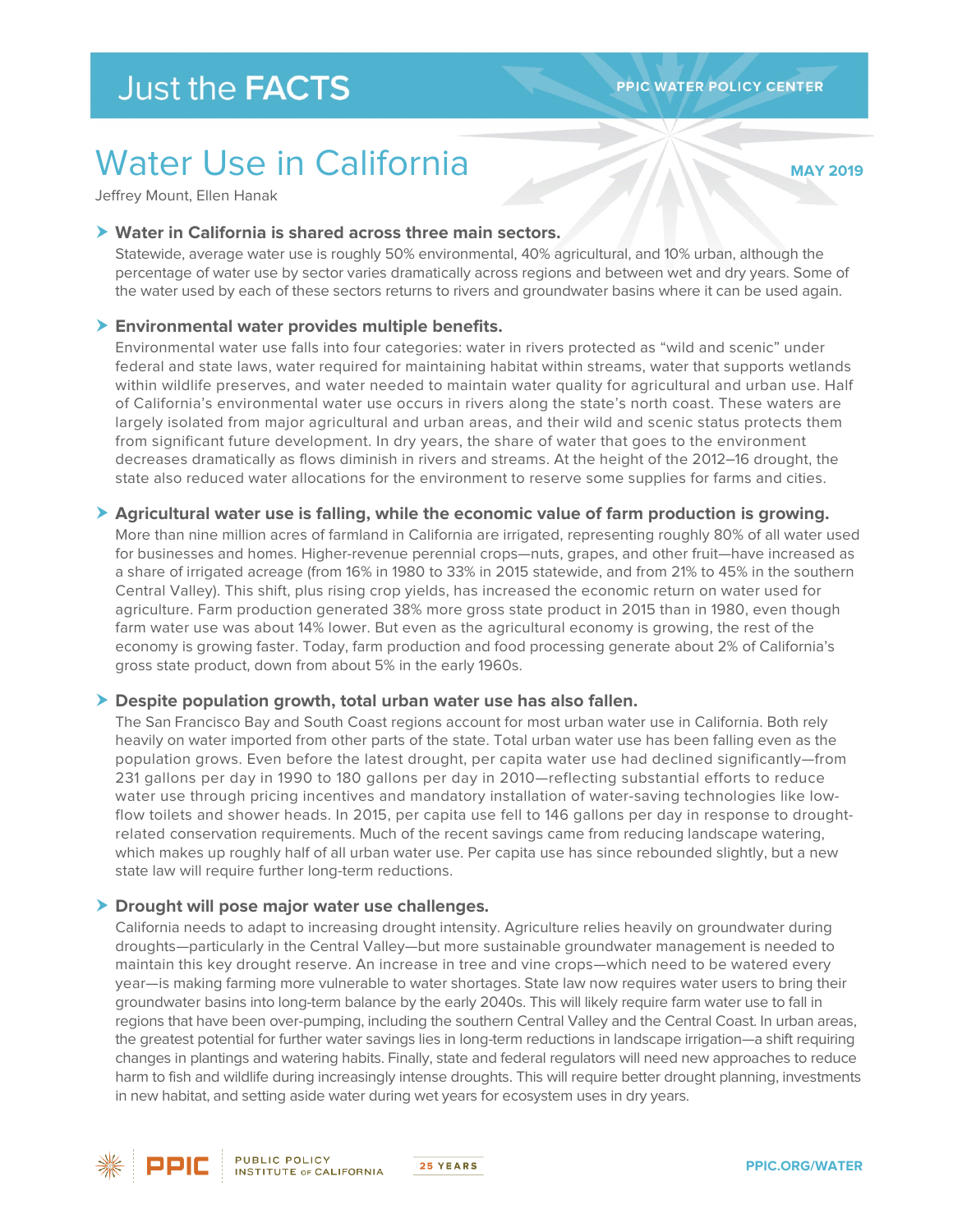#### **Water use varies dramatically across regions and between wet and dry years**



**Source:** Department of Water Resources, California Water Plan Update 2018 (Public Review Draft).

Notes: The figure shows applied water use. The statewide average for 1998–2015 was 77.2 maf. Environment (38.3 maf average) includes water for "wild and scenic" rivers, required Delta outflow, instream flows, and managed wetlands. Urban (7.9 maf) includes residential, commercial, and industrial uses; and large landscapes. Agriculture (31 maf) includes water for crop production. Net water use—i.e., the volume consumed by people or plants, embodied in manufactured goods, evaporated, or discharged to saline waters—is lower. The figure excludes water used to actively recharge groundwater basins (3% for urban and 1% for agriculture on average), conveyance losses (3% for urban and 8% for agriculture), and water used for energy production (less than 2% of urban use).



#### **Both agricultural and urban water use have fallen over the past two decades**

**Sources:** Water use: California Water Plan Updates (Department of Water Resources, various years). Population: Department of Finance. **Notes:** Except for 2015 (a severe drought year), the figure reports estimates for normal rainfall years. Pre-2000 estimates are adjusted to levels that would have been used in a year of normal rainfall. Estimates are for water years (October to September).

**Sources:** Department of Water Resources (water use and population for 1998–2015), State Water Resources Control Board (post-2015 urban water use), US Bureau of Economic Analysis (gross state product), and National Agricultural Statistics Service (crop acreage).

**Contact:** mount@ppic.org, hanak@ppic.org

ppir

Supported with funding from the S. D. Bechtel, Jr. Foundation



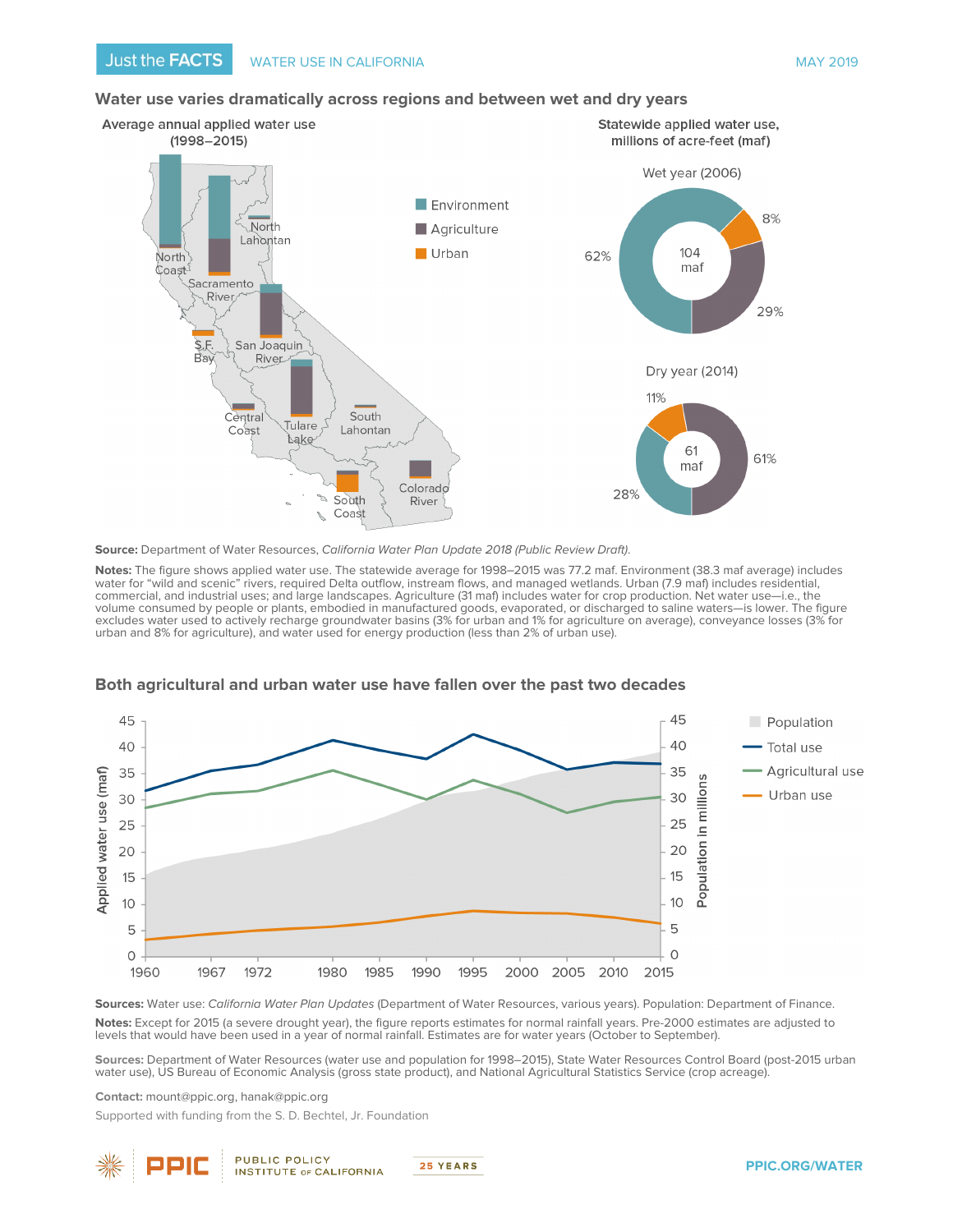**MAY 2019** 

# California's Water Market

Ellen Hanak, Jelena Jezdimirovic, Gokce Sencan

#### **Water marketing is an important tool for managing scarce supplies.**

In California's water market, buyers and sellers trade water through short- and long-term leases and permanent sales of their water rights. Trading adds flexibility to the state's water allocation process. Short-term transfers lessen the economic impact of shortages during droughts by shifting water to activities and places where the lack of water will be more costly. Long-term and permanent transfers accommodate geographic shifts in water demand as the economy changes and the population grows. Today, most trading involves surface water. Establishing local groundwater markets could significantly reduce the costs of bringing groundwater basins into balance under the Sustainable Groundwater Management Act (SGMA).

#### **Water sales grew significantly during the 1990s, but trading has since been flat.**

Statewide, almost 1.5 million acre-feet of water are traded annually—about 4% of all water used by cities and farms. Most trading occurs within the same county (44%) or region (33%). The state began fostering market growth in the early 1980s, when annual trades averaged just over 100,000 acre-feet. A major uptick in market activity occurred during the 1987–92 drought. In 1991, direct state purchases and a state-run Drought Water Bank resulted in trades of more than one million acre-feet. Market expansion continued when the rains returned, partly driven by increased purchases of water for the environment. Trading has been fairly flat since the early 2000s.

#### **Most water sales are from the farm sector.**

Both farms and cities buy water, but most sellers are in the farm sector—reflecting the fact that farms hold many more water rights (roughly four times as much as cities). The 2000s saw a shift toward more long-term leasing and permanent sales. Growing cities in the San Joaquin Valley and Southern California were major buyers. Southern California cities now receive nearly 15% of their supplies from such trades. The market has also supported productive farming areas lacking reliable supplies and has helped keep orchards alive during droughts.

#### **Water sales also support the environment.**

Environmental water purchases have been used to support wildlife refuges, increase flows for fish, and until recently, reduce salt build-up in the Salton Sea. Such trades can help reduce conflicts among water users over the allocation of scarce supplies. In all, nearly six million acre-feet were acquired for environmental purposes from 1982–2017, or 17% of total market flows. Funds have come from state and federal taxpayers and some water users. Recent funding declines have reduced volumes of environmental water purchases.

#### **The transfer approval process is complicated.**

Trading is subject to regulatory oversight because moving water from one place to another can affect the environment and other water users. However, the transfer approval process is fragmented and inconsistent, with different rules for different types of water rights and agencies. State and federal administrative reviews can be lengthy—often taking months, even years. Many irrigation districts restrict trading of surface water with outside parties and many rural counties restrict transfers of groundwater. As part of their plans for implementing SGMA, many of the new groundwater sustainability agencies will also establish their own groundwater trading policies.

#### **Reforms could help strengthen the market.**

Several changes could help California's water market function more smoothly. A top priority is improving information about water availability and how much can be safely traded without harming the environment or other legal water users. Establishing groundwater markets will require strong basin accounting systems, as well as caps on how much each water user may pump. Building a central repository of information on volumes and prices of trades can also improve transparency and market access. Clarifying and streamlining the review process for transfers is another priority. Addressing infrastructure weaknesses that restrict moving water between buyers and sellers can also improve trading in some areas.



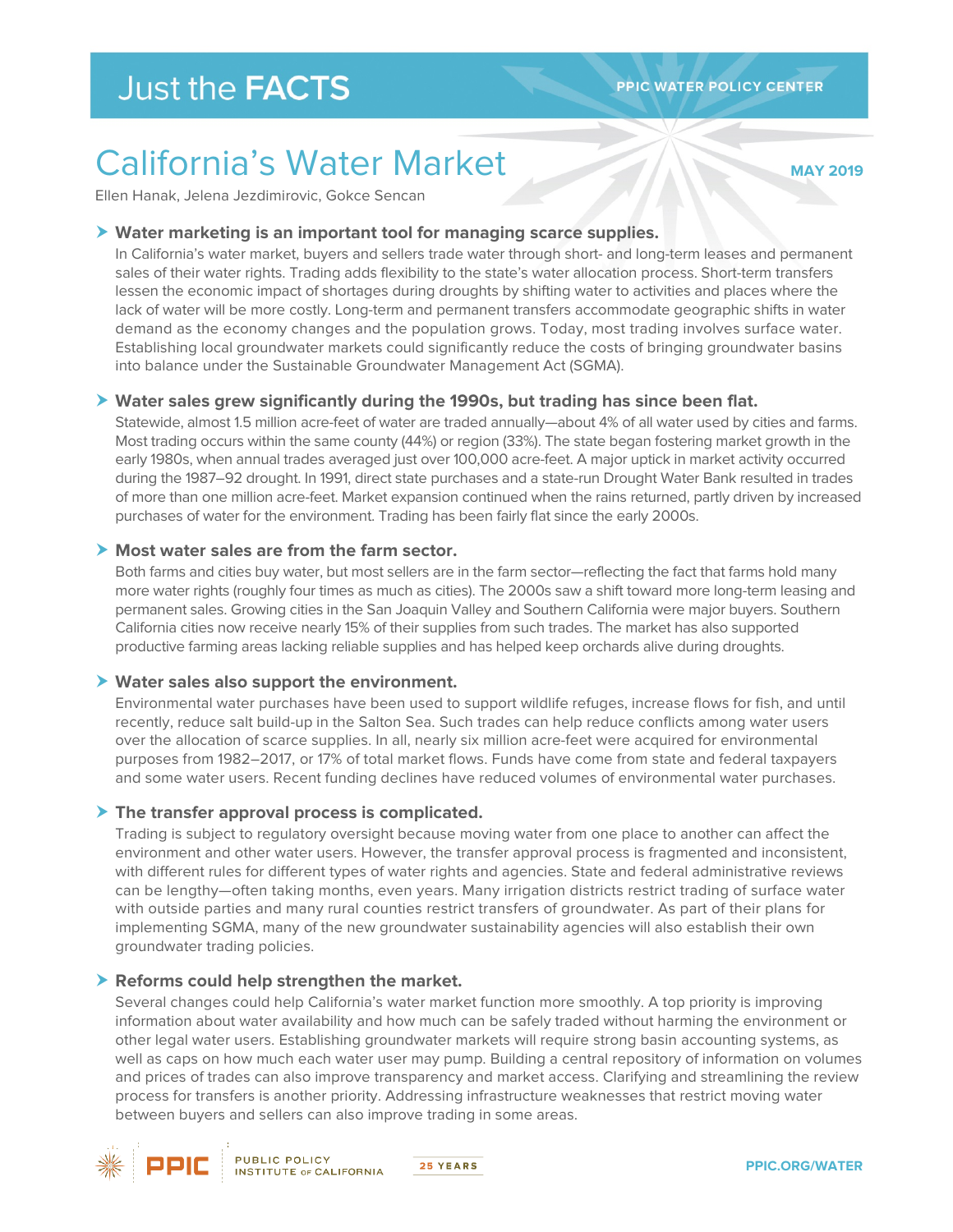

#### **California's water trades have been fairly flat since the early 2000s**

**Notes:** The figure shows surface water traded between entities that are not members of the same water district or wholesale agency. It excludes volumes committed under long-term lease and permanent-sale contracts that were not physically transferred because of hydrologic conditions or other factors (in 2017, roughly 500,000 acre-feet). Dry years are those classified as critical or dry for the Sacramento Valley. Volumes are in thousands of acre-feet (taf).



#### **Cities, farms, and the environment acquire water through the market**

**Source:** Updated from E. Hanak and E. Stryjewski. [California's Water Market, By the Numbers: Update 2012](https://www.ppic.org/publication/californias-water-market-by-the-numbers-update-2012/) (PPIC 2012). **Notes:** The figure shows actual volumes purchased by different sectors. "Mixed purpose" denotes purchases by agencies with significant urban and agricultural uses, such as the Coachella Valley Water District and the San Luis & Delta-Mendota Water Authority.

**Sources:** Water trading: compiled from the authors from various sources. Water use: Department of Water Resources. Water trading benefits under SGMA: E. Hanak et al. [Water and the Future of the San Joaquin Valley](https://www.ppic.org/publication/water-and-the-future-of-the-san-joaquin-valley/) (PPIC 2019).

 Supported with funding from th[e S. D. Bechtel, Jr. Foundation](http://www.sdbjrfoundation.org/) **Contact:** [hanak@ppic.org,](mailto:hanak@ppic.org) [jezdimirovic@ppic.org,](mailto:jezdimirovic@ppic.org) [sencan@ppic.org](mailto:sencan@ppic.org) 



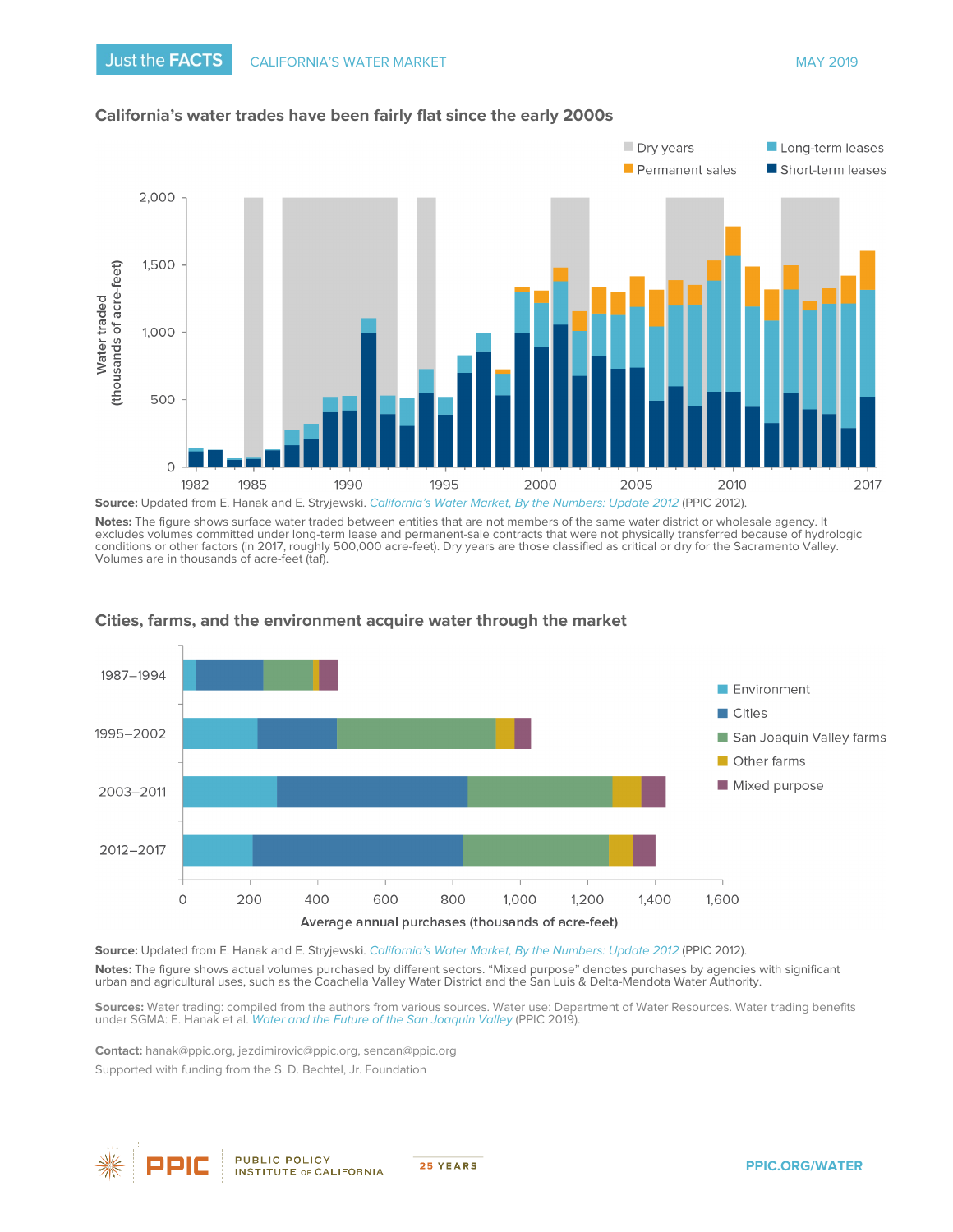## **PPIC WATER POLICY CENTER Policy Recommendations**

SEPTEMBER 2018

# Managing Drought in a Changing Climate: Four Essential Reforms

Climate change is bringing pressures that will seriously impact California's water system: warming temperatures, shrinking snowpack, shorter and more intense wet seasons, more volatile precipitation, and rising seas. The unusually warm drought of 2012–16 provided a crucial test of California's ability to manage severe water scarcity, along with lessons on adapting to conditions that are expected to become more common. The following four reforms can help reduce the social, economic, and environmental costs of future droughts.

# **Climate Pressures Warming temperatures Shrinking snowpack Shorter wet seasons** More volatile precipitation **Rising seas**

### **Reform 1: Plan Ahead**

Successful adaptation requires advance planning at both local and regional scales. Top priorities:

- **Strengthen urban water management plans.** Plans should incorporate stress tests of supplies to account for longer droughts and the impacts of increased warming. The state should provide oversight, incentives, and guidance on incorporating climate projections into these tests.
- **Ensure effective groundwater sustainability plans.** Successfully implementing the Sustainable Groundwater Management Act is the most important step toward drought security for California agriculture. Sustainability plans should prepare for groundwater drawdowns during severe droughts and pursue coordinated, regional approaches on recharge and land fallowing.
- **Develop drinking water plans for rural communities.** Drinking water vulnerabilities in disadvantaged rural communities will worsen with climate change. State and local partners should identify communities at highest risk, connect them to larger systems where feasible, and devise drought resilience programs for the rest.
- **Prepare ecosystem drought plans.** Reducing the impact of future droughts requires watershed-level drought plans for freshwater ecosystems. These plans should identify actions to prepare for drought and to help with post-drought recovery. Strategic investments in water acquisitions and climate-resilient habitat such as streams fed by cold water springs—can help protect at-risk species during drought.

### **Reform 2: Upgrade the Water Grid**

Climate pressures will make it harder to simultaneously store water for droughts, manage flood risk, and protect freshwater ecosystems. Modernizing California's "water grid"—the linked network of above- and below-ground storage and conveyance systems that connects most water use in the state―can help reduce costs of future droughts. Investments should favor projects that provide multiple benefits and increase resilience. Top priorities: